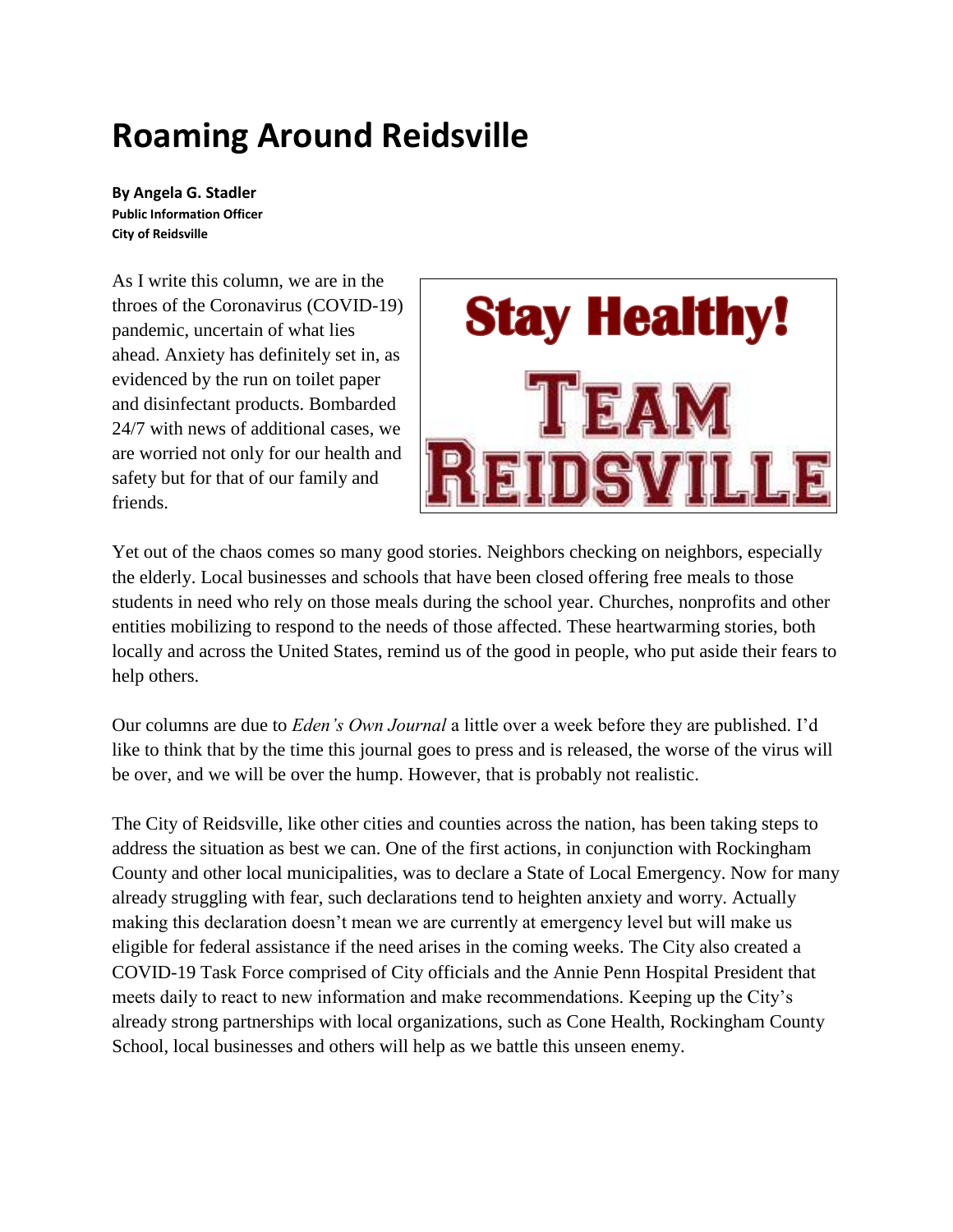One of the first preventative steps taken by the City was to suspend all City-hosted events, programs, activities and meetings. Obviously the purpose of this action was to practice "social distancing" and keep groups of people from meeting when it wasn't essential that they do so. As the federal regulations regarding gatherings went from groups of 100 down to 50 and then to 10, this was a good decision to make early.

Suspending organized activities at our RCARE/Senior Center led to the Center eventually being closed for the time being. This decision was based on the knowledge that those aged 65 and older can be most adversely affected by the Coronavirus. We know how much our senior population has come to enjoy the RCARE facility and the amenities it provides, but the health and safety of our citizens must come first.

As we went to press, City Hall was still open to the public, but we are encouraging people not to come to City facilities if at all possible. Residents can pay their water bills by a variety of methods – online at<https://www.municipalonlinepayments.com/reidsvillenc> using a credit or debit card (but have your newest account number available!) or by calling 1-866-254-7137. You can also call City Hall at 336-349-1054 to make a payment over the phone, but no doubt you will have a longer wait with increased calls expected. You can also drop off your payment in the drop box located behind City Hall.

Even for permitting and inspections, people are advised to call first to 1-336-349-1065. Some permitting, etc. can be done over the phone rather than face to face. Inspections currently are still being made, but callers will be asked to confirm that no one is sick in occupied dwellings for the safety of our employees. If a visitor to City facilities displays flu or COVID-19 symptoms, they will be asked to leave. Don't be offended, it's just the smart thing to do.

In other practical actions, we are going to be livestreaming our City Council meetings for the next couple of months so that citizens don't feel the need to attend. If you feel you must attend, we will have precautions in place to make sure that people do practice "social distancing" during the meeting.

Keeping our employees well so that they can continue to serve our citizens is paramount. We need our public safety officials, including Fire and Police, to be able to respond to situations as they arise. Luckily, there has been no evidence to show that the Coronavirus affects water systems, but we still need to keep those employees who keep our water flowing safe and healthy!

As noted, the City continues to work with other entities, including health officials and our businesses, and provide support when possible. We have been supporting Cone Health and Annie Penn Hospital in its operations in any way we can. We have been broadcasting the hospital's recommendation to contact them first by calling 336-951-4000 before visiting the